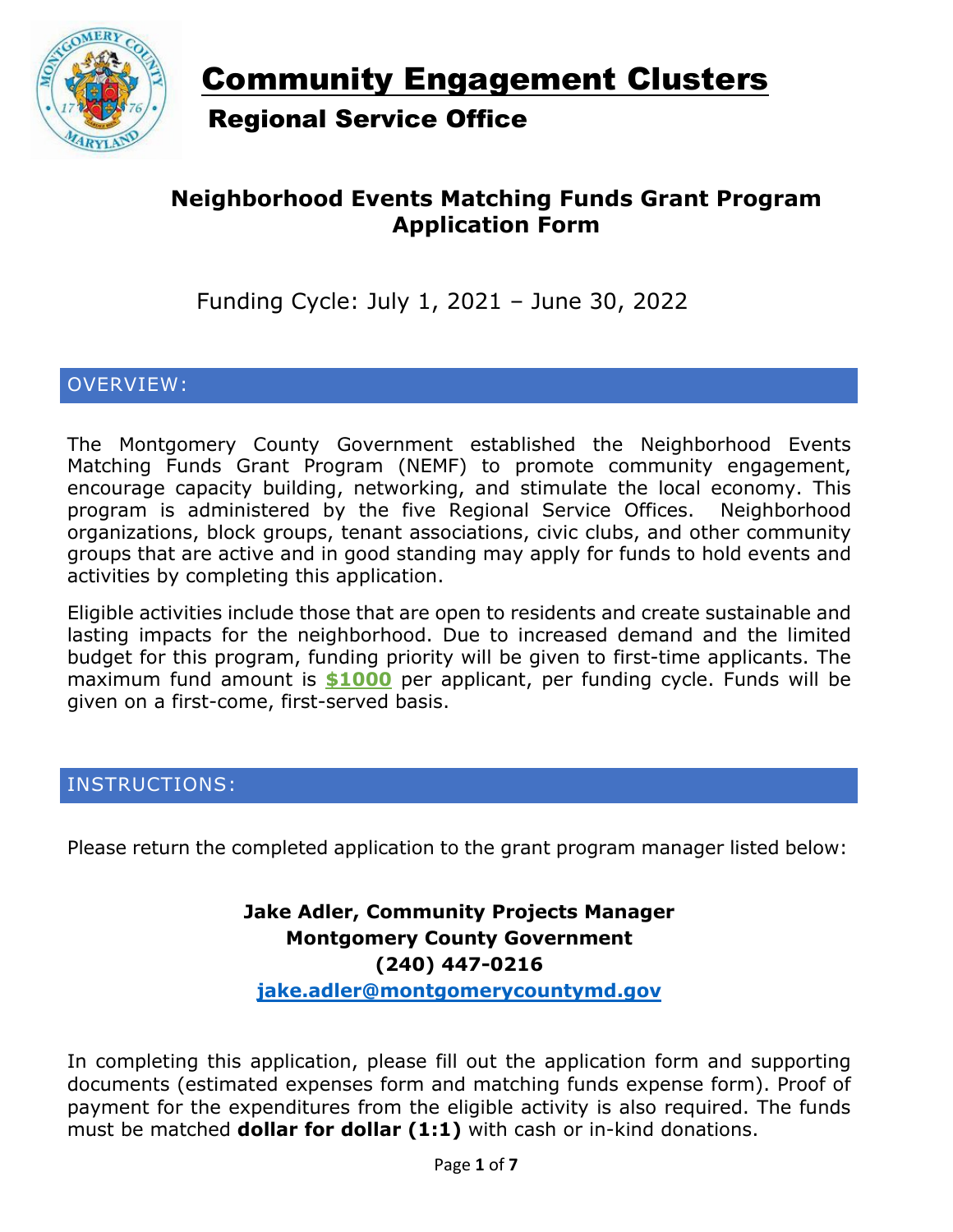**Note: All events must comply with the County's COVID-19 health / safety guidelines and standards.** For more information, please go to [https://www.montgomerycountymd.gov/covid19/.](https://www.montgomerycountymd.gov/covid19/)

If applicable, please check with your local municipality to ensure compliance with any additional requirements for the neighborhood event.

### PROCESS:

After consideration of this application by the County, the applicant will be notified as to whether the application is approved and the amount of funds that will be provided to support the activity. Approved applicants will be required to agree to the conditions of the grant program prior to payment by the County.

### APPLICANT & EVENT INFORMATION (PRINT OR TYPE):

| <b>Neighborhood / Block Group</b><br>/ Club Name:       |    |
|---------------------------------------------------------|----|
| <b>Contact Name:</b>                                    |    |
| <b>Mailing Address:</b>                                 |    |
| <b>Contact Number:</b>                                  |    |
| <b>Month &amp; Year of Group's</b><br><b>Formation:</b> |    |
| <b>Amount Requested:</b>                                | \$ |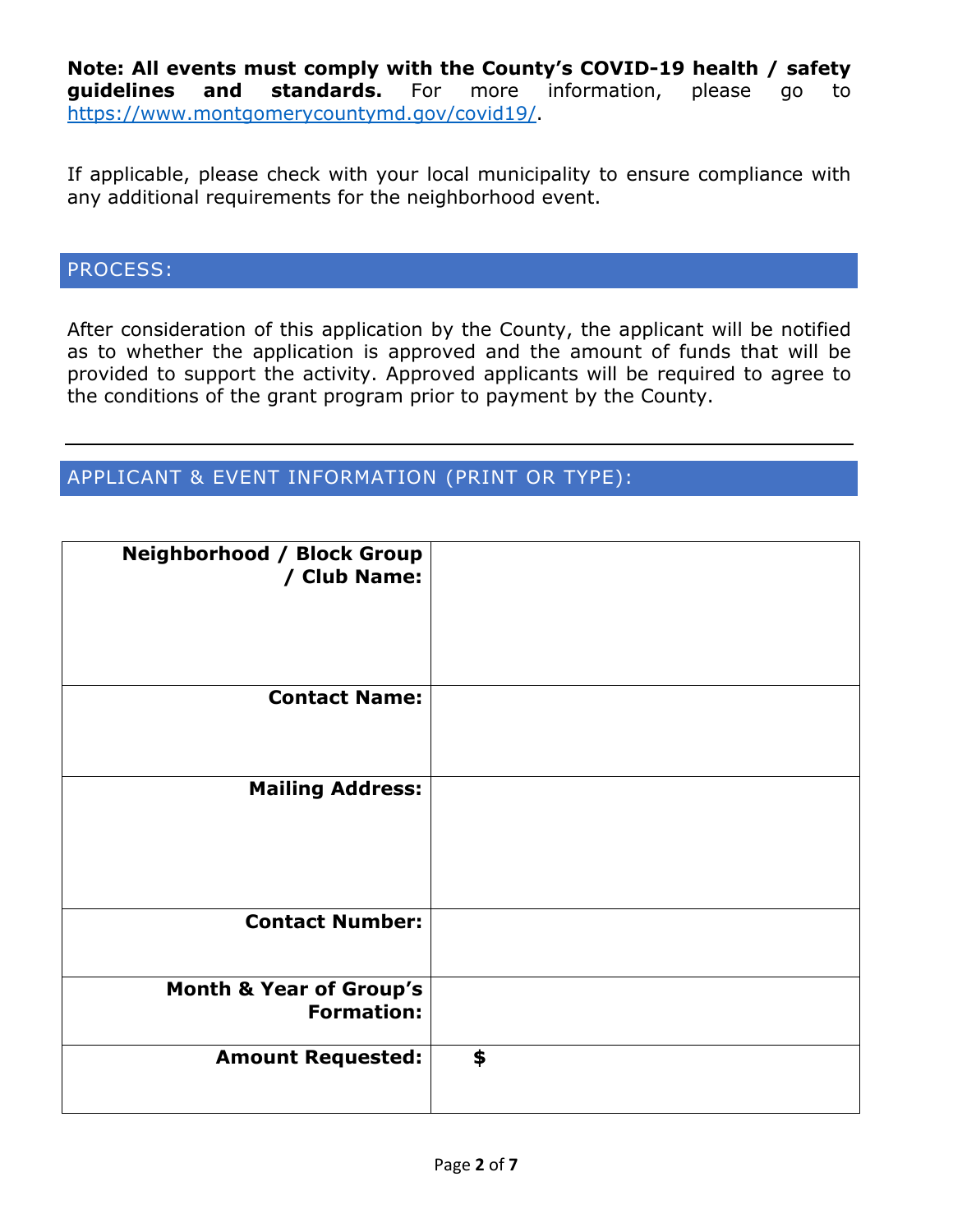# APPLICANT & EVENT INFORMATION CONTINUED

What is the mission statement or purpose of the group? List names of other group members or current officers.

| <u> 1989 - Johann John Harry Harry Harry Harry Harry Harry Harry Harry Harry Harry Harry Harry Harry Harry Harry</u> |  |  |  |  |
|----------------------------------------------------------------------------------------------------------------------|--|--|--|--|
|                                                                                                                      |  |  |  |  |
|                                                                                                                      |  |  |  |  |
| Date: _______________________________                                                                                |  |  |  |  |
|                                                                                                                      |  |  |  |  |
|                                                                                                                      |  |  |  |  |
|                                                                                                                      |  |  |  |  |
|                                                                                                                      |  |  |  |  |
| Is the activity open to the public? Yes____ No ____                                                                  |  |  |  |  |
| If no, explain why not:                                                                                              |  |  |  |  |
|                                                                                                                      |  |  |  |  |
|                                                                                                                      |  |  |  |  |
|                                                                                                                      |  |  |  |  |
| Brief description of activity and how it will help improve the neighborhood:                                         |  |  |  |  |
|                                                                                                                      |  |  |  |  |
|                                                                                                                      |  |  |  |  |
|                                                                                                                      |  |  |  |  |
|                                                                                                                      |  |  |  |  |
| Approximate number of households or businesses that would be participating and                                       |  |  |  |  |
|                                                                                                                      |  |  |  |  |
|                                                                                                                      |  |  |  |  |
|                                                                                                                      |  |  |  |  |
|                                                                                                                      |  |  |  |  |
|                                                                                                                      |  |  |  |  |
|                                                                                                                      |  |  |  |  |
|                                                                                                                      |  |  |  |  |
|                                                                                                                      |  |  |  |  |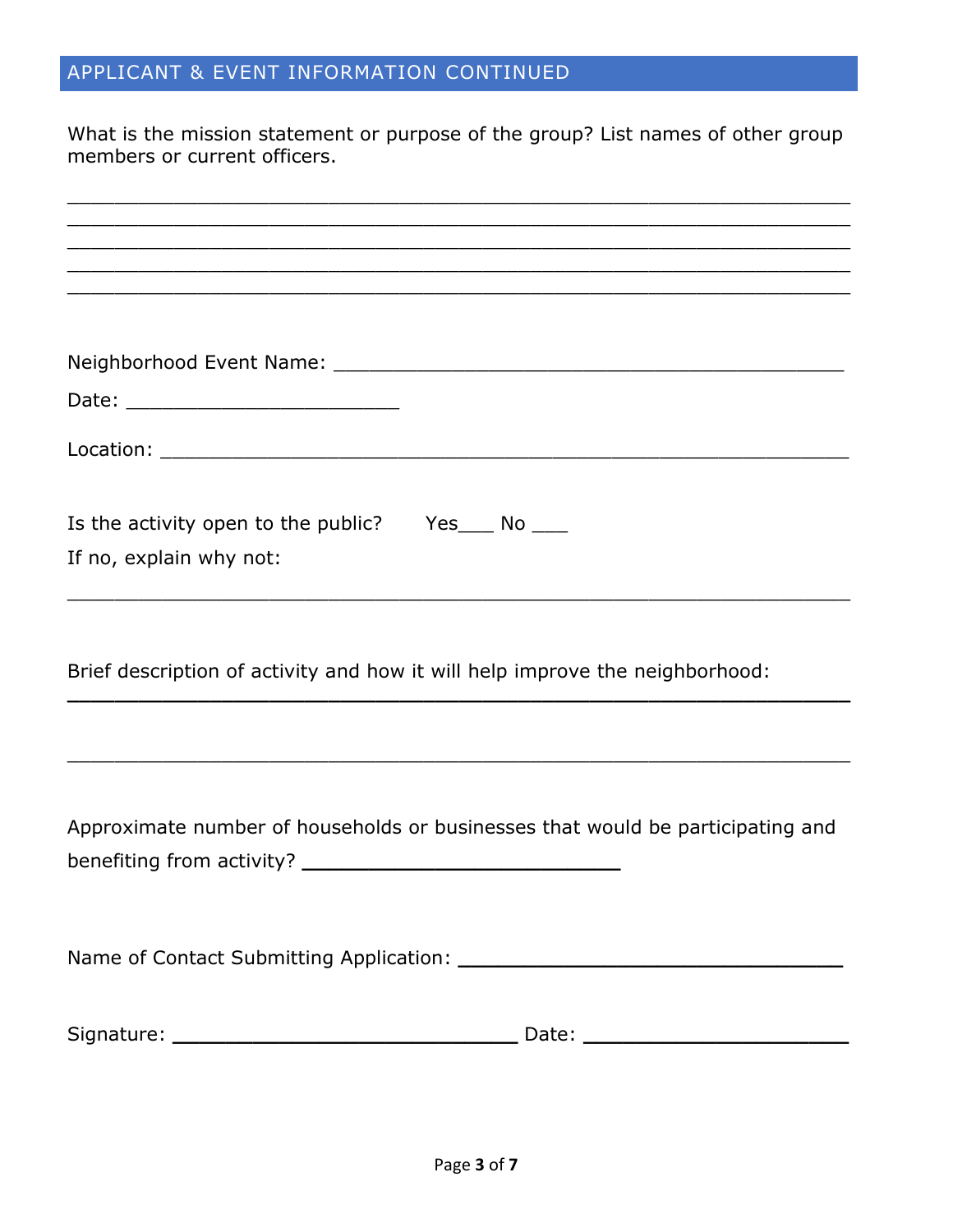### **Montgomery County Regional Services Directors:**

**Bethesda/Chevy Chase**: Peter Fosselman Peter.Fosselman[@montgomerycountymd.gov](mailto:Peter.Fosselman@montgomerycountymd.gov) (240-777-8206)

**East County**: Jewru Bandeh [Jewru.Bandeh@montgomerycountymd.gov](mailto:Jewru.Bandeh@montgomerycountymd.gov) (240-777-8414)

**Mid-County:** Luisa Cardona Luisa.Cardona[@montgomerycountymd.gov](mailto:luisa.cardona@montgomerycountymd.gov) (240-777-8101)

**Silver Spring**: Jacob Newman Jacob.Newman[@montgomerycountymd.gov](mailto:jacob.newman@montgomerycountymd.gov) (240-777-5307)

**UpCounty**: Greg Wims Greg.Wims[@montgomerycountymd.gov](mailto:Greg.Wims@montgomerycountymd.gov) (240-777-8040)

### **DO NOT WRITE BELOW THE LINE OF THIS PAGE (STAFF USE ONLY):**

Date Application Received: \_\_\_\_\_\_\_\_\_\_\_\_\_\_\_\_\_\_\_\_\_\_\_\_\_\_\_\_\_\_\_\_\_\_\_\_\_\_\_\_\_\_\_\_

Received by: \_\_\_\_\_\_\_\_\_\_\_\_\_\_\_\_\_\_\_\_\_\_\_\_\_\_\_\_\_\_\_\_\_\_\_\_\_\_\_\_\_\_\_\_\_\_\_\_\_\_\_\_\_\_\_

County Region: **Example 20** and 20 and 20 and 20 and 20 and 20 and 20 and 20 and 20 and 20 and 20 and 20 and 20 and 20 and 20 and 20 and 20 and 20 and 20 and 20 and 20 and 20 and 20 and 20 and 20 and 20 and 20 and 20 and 2

*Revised September 2021*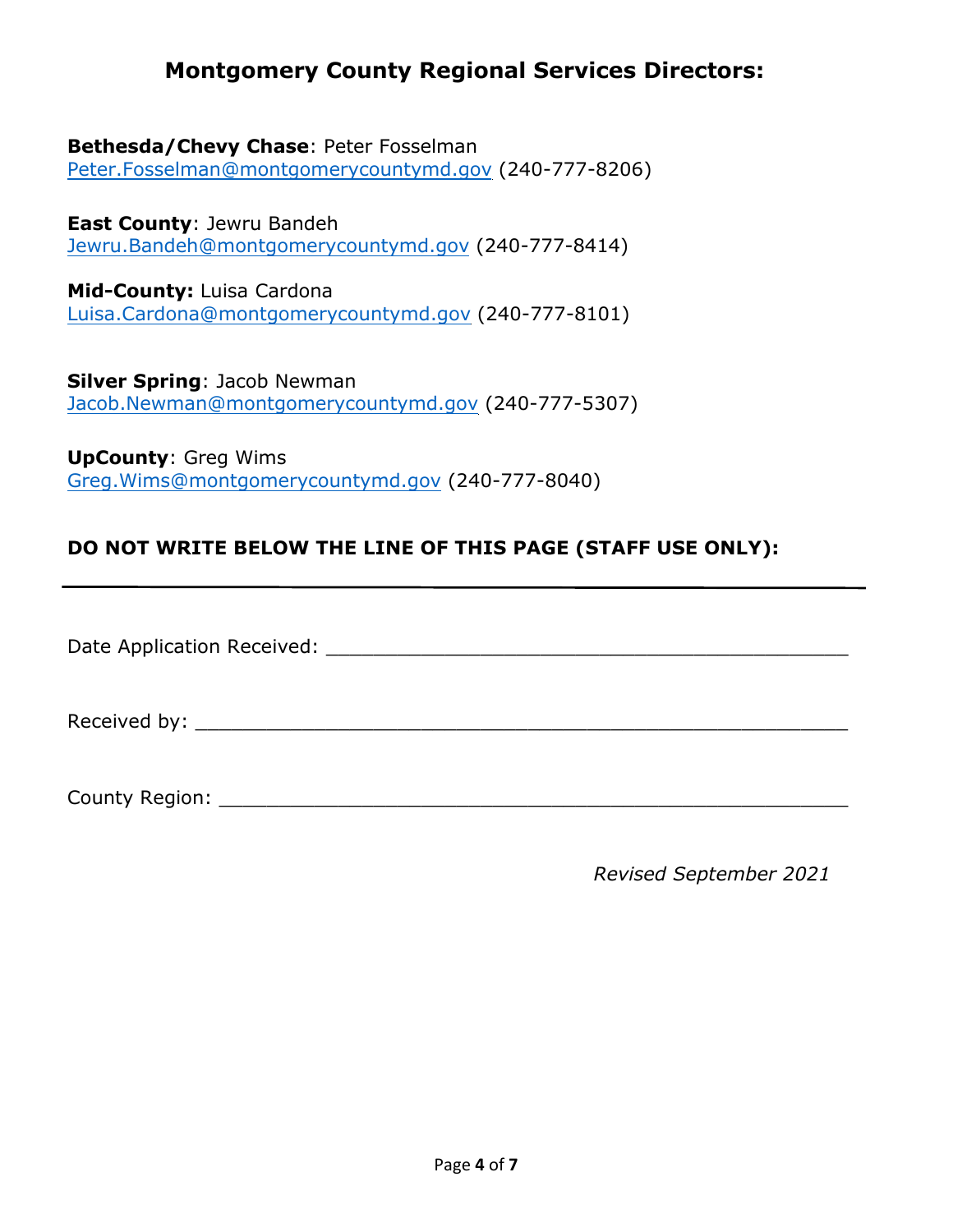

# **Neighborhood Events Matching Funds Grant Program Estimated Expenses Form**

Description of Estimated Expense for the Activity / Event:

**Estimated Expenses:** 

Itemize Expenses - (For Example: Food, Paper Goods, Printing, Etc.):

Revised: September 2021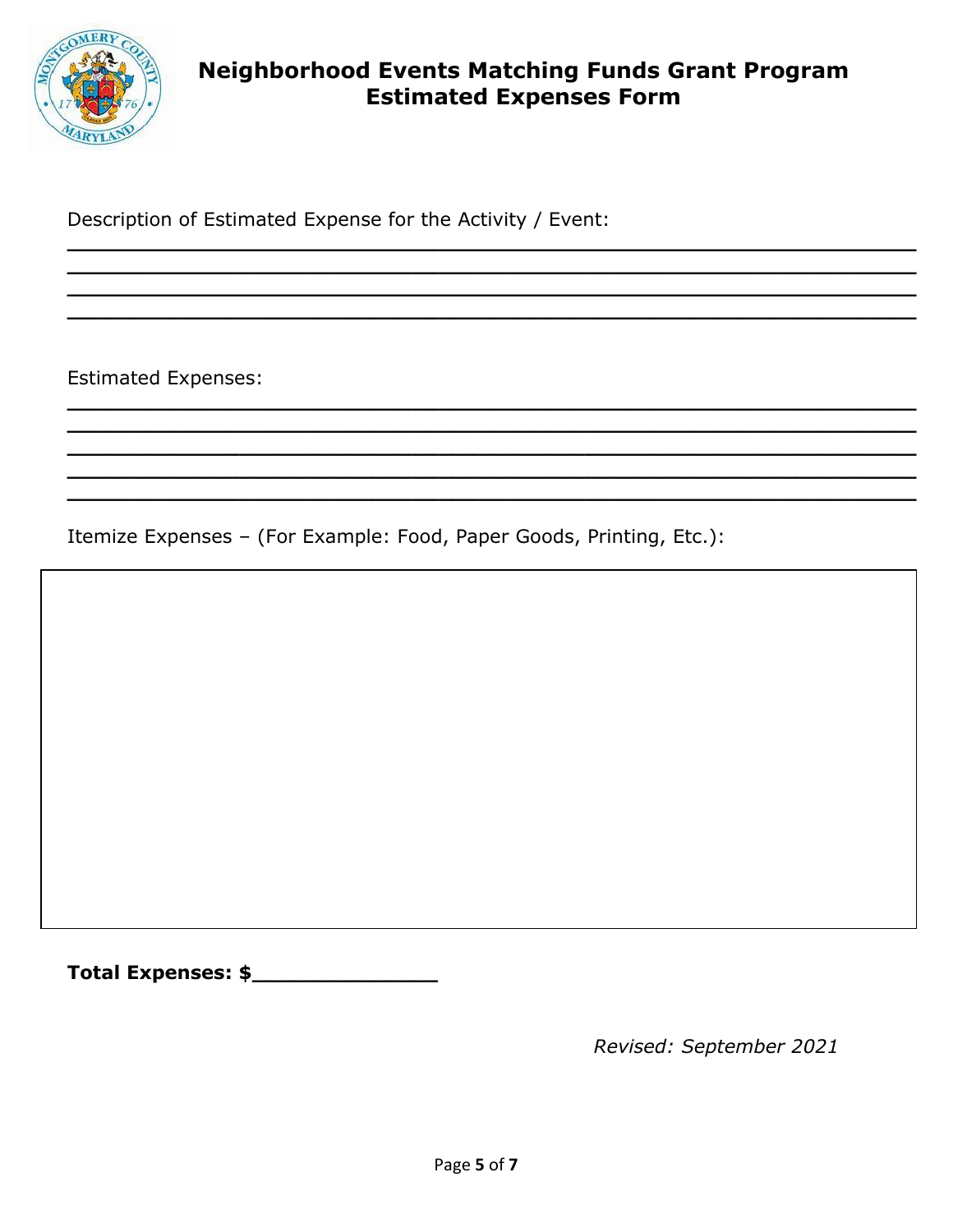

Neighborhood Block/Group/Club Name:

Activity/Event Name:

Location:\_\_\_\_\_\_\_\_\_\_\_\_\_\_\_\_\_\_\_\_\_\_\_\_\_\_\_\_\_\_\_\_\_\_\_\_\_\_\_\_ Date: \_\_\_\_\_\_\_\_\_\_\_\_\_\_\_\_\_\_

#### **The match for the NEMF can be made in various ways: Volunteer Hours, Sweat Equity, In-Kind Services/Materials, and/or Cash Donations.**

\_\_\_\_\_\_\_\_\_\_\_\_\_\_\_\_\_\_\_\_\_\_\_\_\_\_\_\_\_\_\_\_\_\_\_\_\_\_\_\_\_\_\_\_\_\_\_\_\_\_\_\_\_\_\_\_\_\_\_\_\_\_\_\_\_\_\_\_\_\_\_

 $\_$  , and the set of the set of the set of the set of the set of the set of the set of the set of the set of the set of the set of the set of the set of the set of the set of the set of the set of the set of the set of th

| Description of<br>Match (i.e. tent,<br>equipment,<br>paper) | Name & Address of<br>Business(es),<br>Organization(s) Making<br>Donation(s) | Initials | Value of<br>Volunteers | Value of<br>In-Kind<br>Services /<br><b>Materials</b> | Cash<br>Donation<br>Amount |  |
|-------------------------------------------------------------|-----------------------------------------------------------------------------|----------|------------------------|-------------------------------------------------------|----------------------------|--|
|                                                             |                                                                             |          |                        |                                                       |                            |  |
|                                                             |                                                                             |          |                        |                                                       |                            |  |
|                                                             |                                                                             |          |                        |                                                       |                            |  |
| <b>Total Pledge</b><br>Amounts:                             |                                                                             |          | \$                     | $\frac{4}{5}$                                         | \$                         |  |
| \$<br><b>Grand Total:</b>                                   |                                                                             |          |                        |                                                       |                            |  |

#### *Note: The matching pledge total should be more than or equal to the funds amount provided by Montgomery County.*